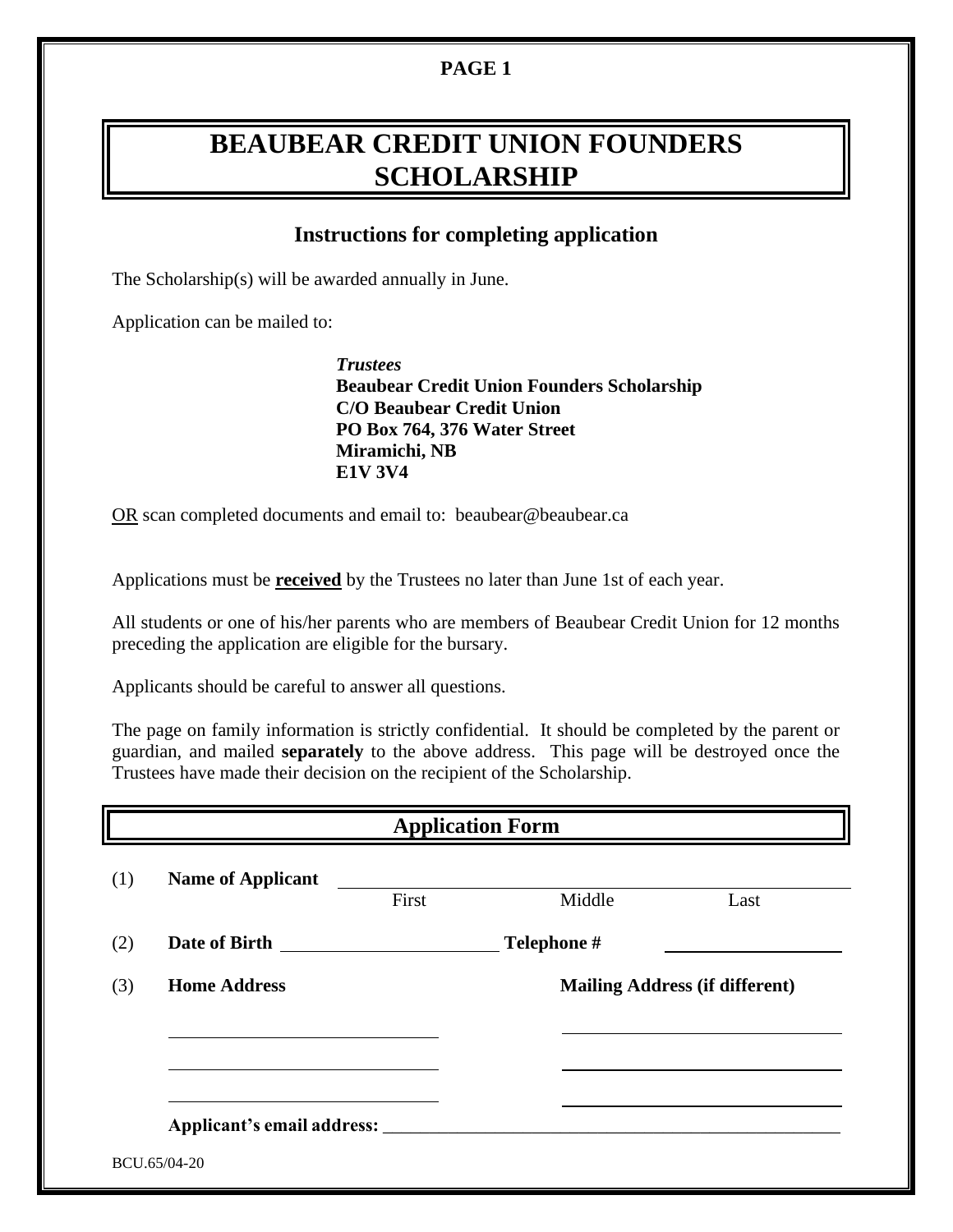| O<br>ч. |  |
|---------|--|
|---------|--|

|                               | Have you been accepted at this University, College or Institute of Higher Learning? |
|-------------------------------|-------------------------------------------------------------------------------------|
| $\perp$ Yes                   | $\Box$ No (If yes, please enclose a copy of acceptance letter)                      |
|                               | Fill in the following and attach a transcript of your Grade 11 marks:               |
|                               | Attended Grade 10 at Name of high school Average Mark for the Year ______________   |
|                               | Attended Grade 11 at Name of high school Average Mark for the Year ______________   |
| Name of high school           |                                                                                     |
|                               | Describe fully any areas of involvement in school, at home or in the community:     |
|                               |                                                                                     |
| Scholarship.                  | Briefly explain why you feel you should obtain the Beaubear Credit Union Founders   |
|                               |                                                                                     |
| Are you a member of Beaubear? |                                                                                     |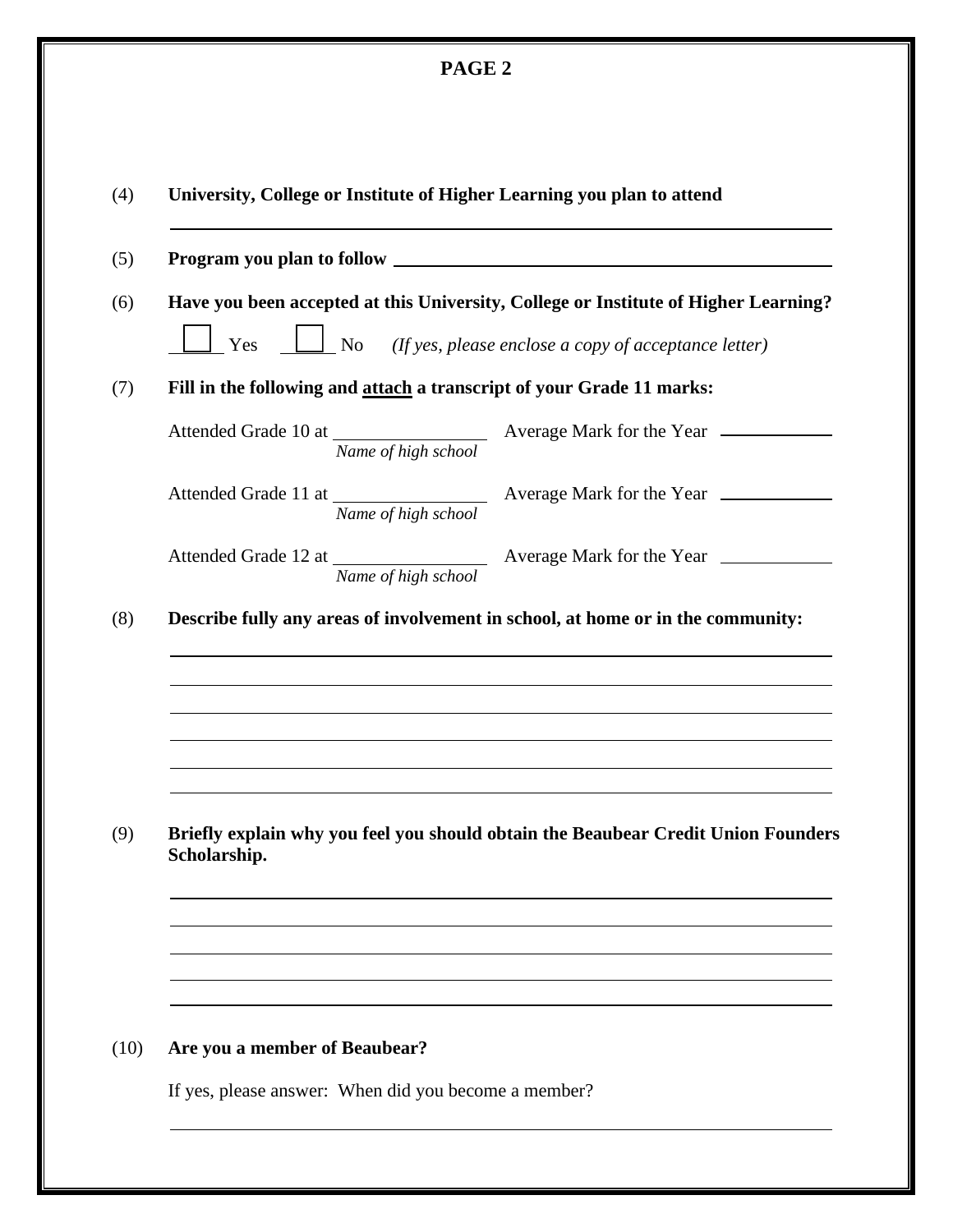## **PAGE 3**

If no, please answer: Is one of your parents a member?

When did he/she become a member?

#### (11) **Your parents/guardians names, address and telephone numbers**

(12) Please list three persons who know you well, whom the Trustees of the Scholarship may contact for a reference. Those should include one or two of your teachers, and may include a clergyman or other responsible person.

## **Reference 1**

j

Ī

| Name               | Address |
|--------------------|---------|
| Occupation         | Phone   |
| <b>Reference 2</b> |         |
| Name               | Address |
| Occupation         | Phone   |
| <b>Reference 3</b> |         |
| Name               | Address |
| Occupation         | Phone   |

15. Please give any further information, which you feel may assist the Trustees in considering your application.